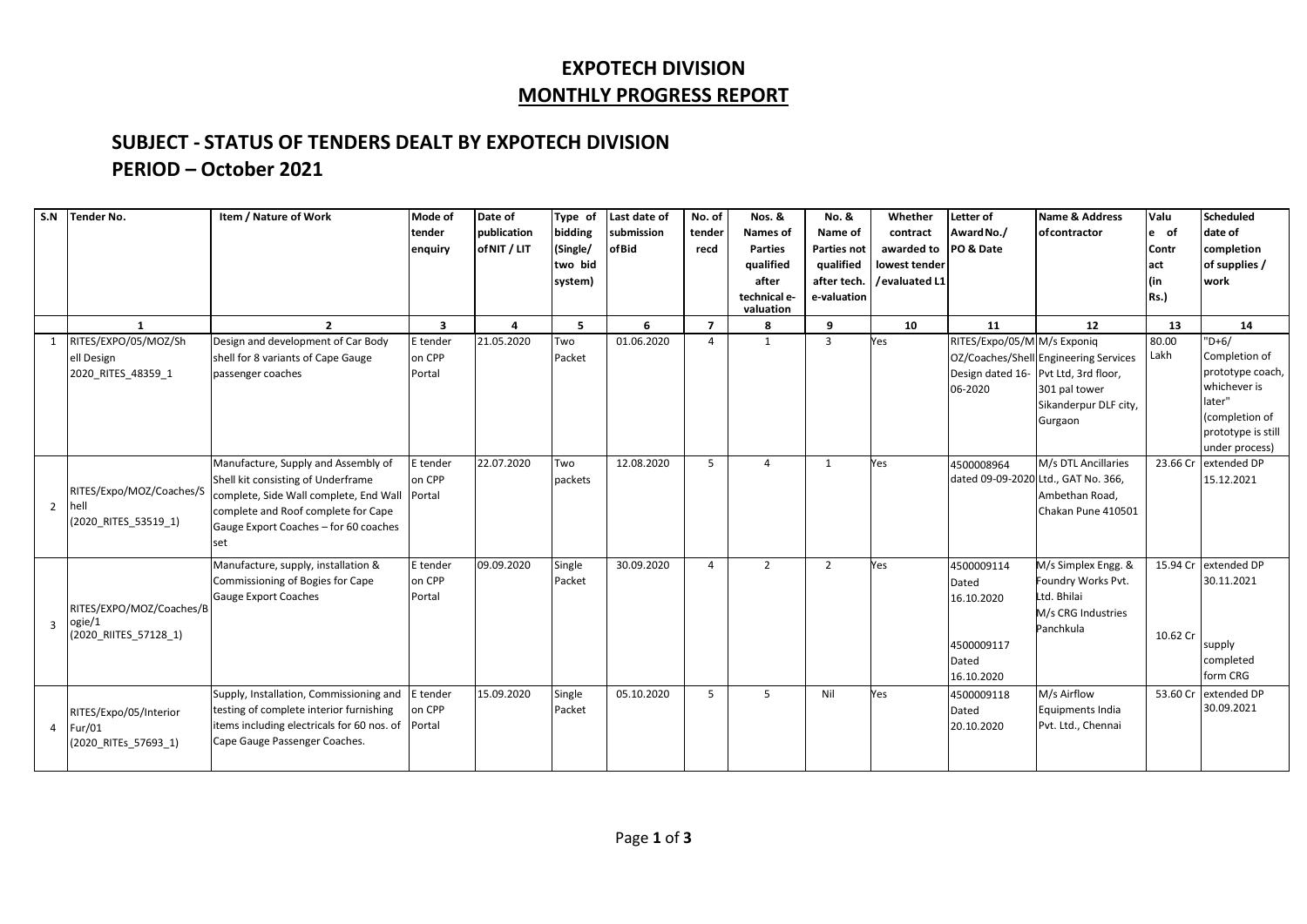## **EXPOTECH DIVISION MONTHLY PROGRESS REPORT**

| 5  | RITES/Expo/MOZ/DEMU/Tra<br>nsmission System<br>(2020 RITES 58555 1)              | Development, Supply, Installation and<br>Commissioning of 3 phase AC-AC<br>Transmission System including Driver<br>Cab Equipment For 1800 HP Cape<br><b>Gauge DEMUs</b>                                             | E tender<br>on CPP<br>Portal | 26.09.2020 | Single<br>Packet | 19.10.2020                                          |                |               | 0              | Yes | 4500009174<br>Dated<br>20.11.2020                                           | M/s Medha Servo<br>Drives Pvt. Ltd.,<br>Nachram, Hyderabad                                                |          | 27.55 Cr extended DP<br>30.09.2021               |
|----|----------------------------------------------------------------------------------|---------------------------------------------------------------------------------------------------------------------------------------------------------------------------------------------------------------------|------------------------------|------------|------------------|-----------------------------------------------------|----------------|---------------|----------------|-----|-----------------------------------------------------------------------------|-----------------------------------------------------------------------------------------------------------|----------|--------------------------------------------------|
| 6  | RITES/Expo/05/MOZ/DEMU/<br>Shell<br>(2020 RITES 61630 1)                         | Manufacture, Supply and assembly of<br>shell kit consisting of underframe<br>complete, Side wall complete, End wall<br>and roof for Cape Gauge DEMUs                                                                | E tender<br>on CPP<br>Portal | 08.11.2020 | Single<br>Packet | 24.11.2020                                          | 6              |               | $\overline{2}$ | Yes | 4500009229<br>Dated<br>08.12.2020                                           | M/s<br>Indira<br>Industries,<br>Ranipet                                                                   |          | 10.3146 Crextended DP<br>30.12.2021              |
|    | RITES/EXPO/05/MOZ/DEMU<br>COACH FUR/01                                           | Supply, Installation, Commissioning &<br>Testing of Complete Interior Furnishing<br>including electricals for 30 Nos. of<br>Cape Gauge DEMU Coaches                                                                 | E tender<br>on CPP<br>Portal | 17.11.2020 | Single<br>Packet | 14.12.2020                                          | 5              | 5             | <sup>0</sup>   | Yes | RITES/EXPO/05<br>/MOZ/DEMU<br><b>INTERIOR</b><br>FUR/01 Dated<br>28.12.2020 | M/s<br>Kineco<br>Ltd. Goa                                                                                 |          | 22.789 Cr. extended DP<br>30.11.2021             |
| 8  | RITES/EXPO/05/MOZ/COACH<br><b>ES &amp; DEMU/PAINTING</b><br>(2020 RITES 62850 1) | Supply and application of paint for<br>exterior painting (including adhesion<br>promoting primer) and interior<br>painting (including adhesion<br>promoting primer and 2 component<br>PU sound insulation painting) | E tender<br>on CPP<br>Portal | 23.11.2020 | Single<br>Packet | 15.12.2020                                          | $\overline{2}$ | $\mathbf{1}$  |                | Yes | 4500009235<br>Dated<br>23.12.2020                                           | M/s Emprise<br>Marketing,<br>Lucknow                                                                      | 4.13 Cr  | extended DP<br>30.10.2021                        |
| q  | BOGIE<br>(2020 RITES 61635 1)                                                    | Design, Development, Manufacture &<br>RITES/EXPO/05/MOZ/DEMU/ Supply of Bogies for Cape Gauge<br><b>DEMUs</b>                                                                                                       | E tender<br>on CPP<br>Portal | 09.11.2020 | Single<br>Packet | Initially<br>1.12.2020<br>Then revised<br>8.12.2020 | $\overline{4}$ | $\mathcal{P}$ | $\overline{2}$ | Yes | 4500009233<br>Dated<br>16.12.2020                                           | M/s Hindustan Fibre<br>Glass Works, Vadodra<br>(JV with M/s Ashika<br>Commercial Pvt. Ltd.<br>Kishangarh) | 14.27 Cr | extended DP<br>30.10.2021                        |
| 10 | RITES/EXPO/05/MOZ/DEMU<br><b>BEARING ARRGT</b><br>(2021 RITES 75186 1)           | Supply of Axle Box Roller Bearing<br>Arrangement for Cape Gauge Bogie for<br>DPC. DTC & TC Coaches of DEMU rake<br>for Mozambique                                                                                   | E tender<br>on CPP<br>Portal | 07.04.2021 | Single<br>Packet | 19.04.2021                                          | 1              | $\mathbf{1}$  | $\Omega$       | Yes | 4500009291<br>Dated<br>05.05.2021                                           | M/s National<br>Engineering<br>Industries Ltd.<br>Jaipur                                                  | 1.656 Cr | extended DP<br>30.09.2021<br>supply<br>completed |